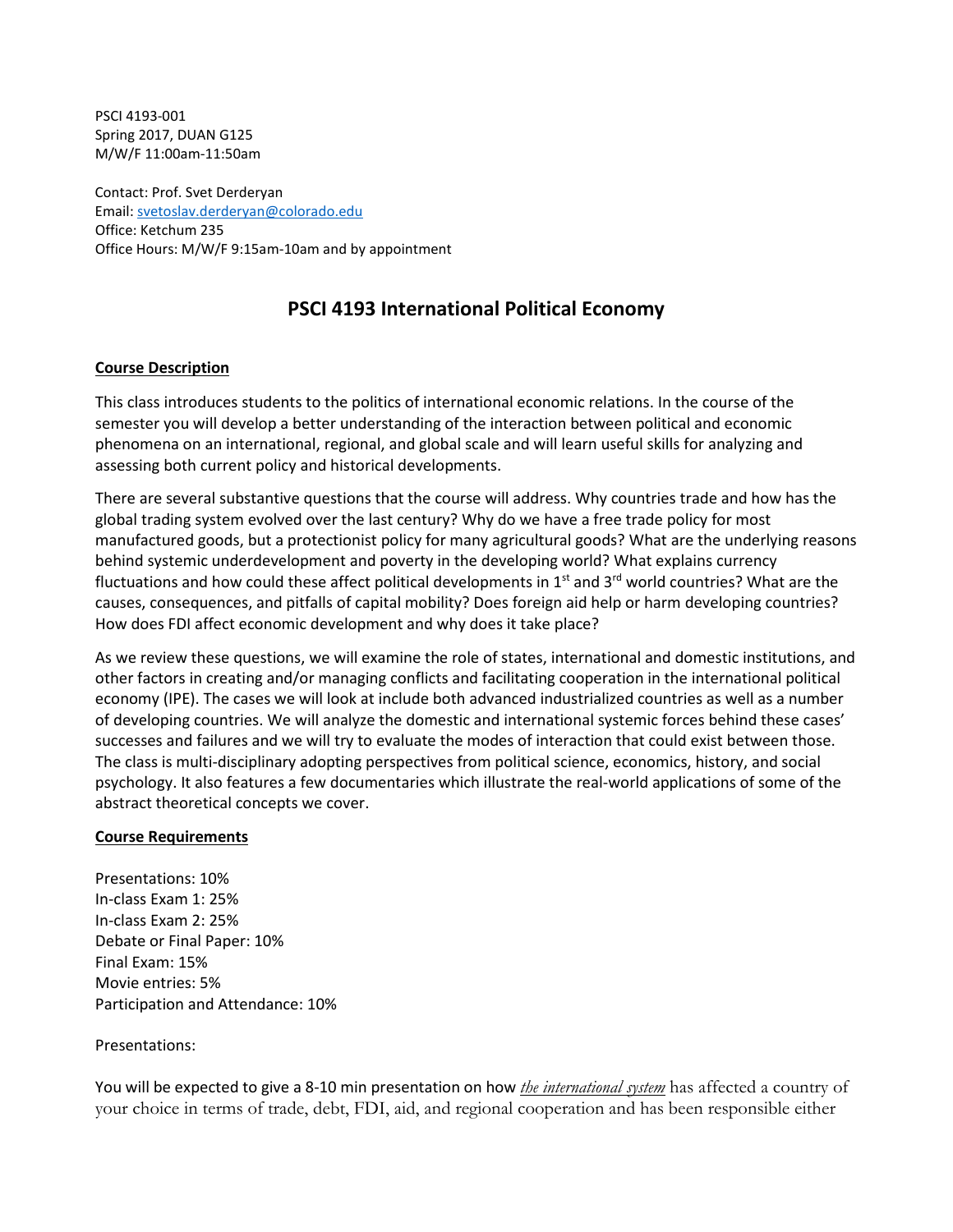for their growth and development or lack thereof. The presentations will be 10% of your final grade. Signup sheet:

# [https://docs.google.com/spreadsheets/d/169rHSZU1KfCrYiVZlXWMtfsBOwqkiLIWhT1BLcKzTe8/edit](https://docs.google.com/spreadsheets/d/169rHSZU1KfCrYiVZlXWMtfsBOwqkiLIWhT1BLcKzTe8/edit#gid=0) [#gid=0](https://docs.google.com/spreadsheets/d/169rHSZU1KfCrYiVZlXWMtfsBOwqkiLIWhT1BLcKzTe8/edit#gid=0)

# Exams:

There will 3 exams in this class. The midterms will not be cumulative and will focus on the first and second major topics of the class: The Political Economy of International Trade and International Monetary Relations, Debt, Aid, and Development. The final will be cumulative and will feature questions from all sections of the class including the third and final one - Globalization, Regional Integration, and Financial Crises. The midterms will each be 25% of your final grade, while the final will be 15%.

# Debates:

We will have an in-class Oxford style debate in the end of the semester with two panels arguing two opposing perspectives on whether international institutions or state actors have to take a leading role in how trade relations, debt, aid, and investment are managed and administered in order to spur development in developing countries. The 6 volunteers in the debate will be exempt from having to write a final paper for the course but will write and submit outlines of their arguments (talking points). The rest of the class will try to make at least one valuable contribution to the debate. The debate will be 10% of your final grade and will take place on the last day of this class.

Sign-up sheet:

[https://docs.google.com/spreadsheets/d/1KW6SpuGZ-](https://docs.google.com/spreadsheets/d/1KW6SpuGZ-3SaXMea_7O1VBT_DJadXqSx3uY0Bn2qbL8/edit#gid=0)[3SaXMea\\_7O1VBT\\_DJadXqSx3uY0Bn2qbL8/edit#gid=0](https://docs.google.com/spreadsheets/d/1KW6SpuGZ-3SaXMea_7O1VBT_DJadXqSx3uY0Bn2qbL8/edit#gid=0)

IOs vs states. how to stimulate growth in terms of:

- 1. loans, debt relief, structural adjustment, default
- 2. foreign aid and investment
- 3. above- and below- the state pressures for political change (e.g. anti-corruption)

Final Paper:

You are expected to write one 5-page paper focusing on two developing countries and explaining how *the international system* in terms of trade, debt, FDI, aid, and regional cooperation has been responsible either for their growth and development or lack thereof. 10% of the final grade, due May  $2^{nd}$ .

# Movie Entries:

We will see 3 documentaries in this class. You are responsible to submit two short reactions (max 1 page single spaced) to 2 documentaries of your choice connecting your impressions with the class readings. These documentaries serve an important goal – to demonstrate the real world applications of the theories and concepts we will be discussing in class. You will submit these in a single word document whenever you have completed the two reaction entries but before April 25<sup>th</sup>.

Attendance and Participation: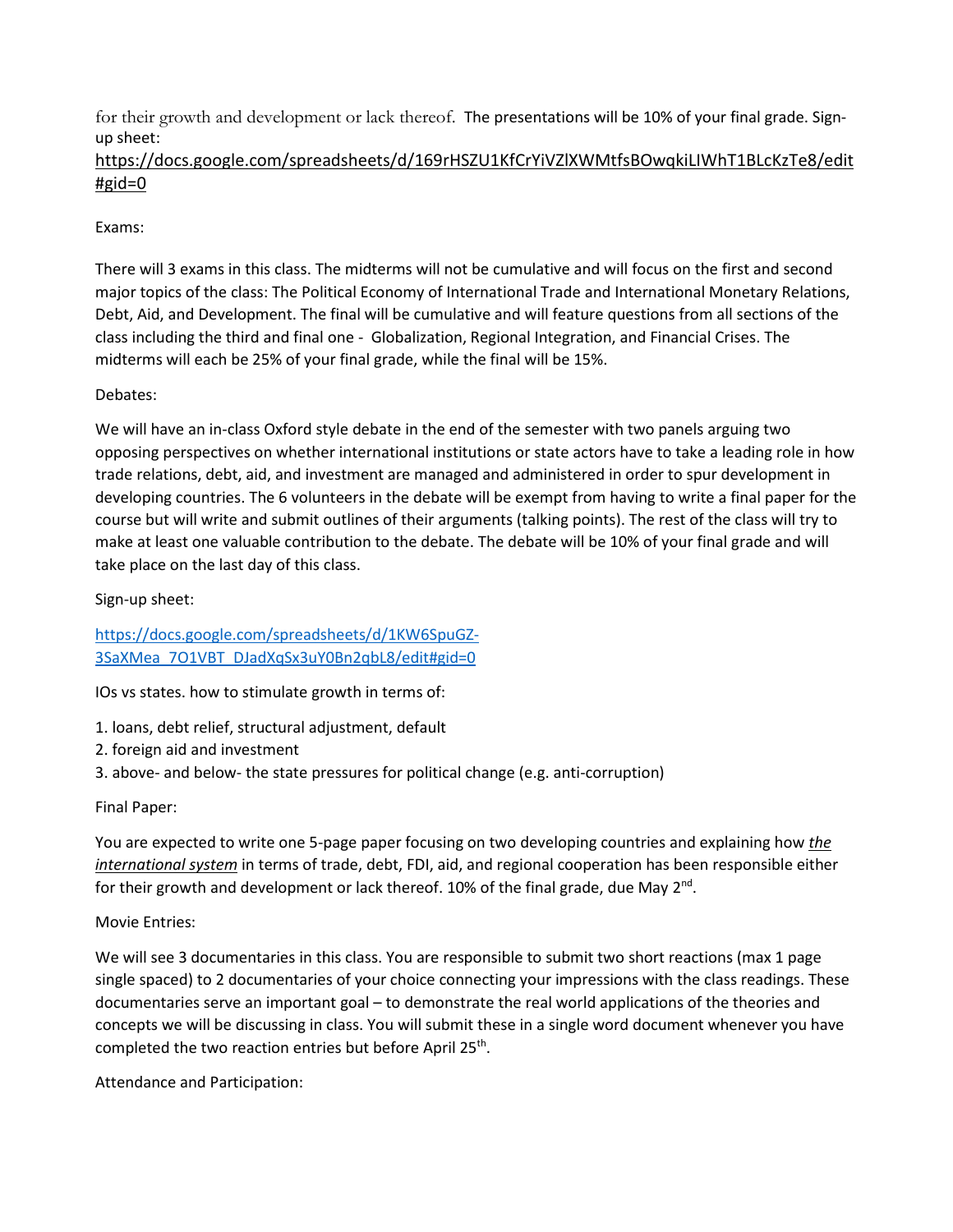Many of the lectures will be presented in a style that will give plenty of opportunities for in-class participation to the students. The frequency and quality of your comments, as well as your attendance, will shape your final participation grade. If we have one or several pop quizzes in class, those will also factor in your participation grade.

I will grade your work on the following (standard) scale.

|      |          | $B+$  | 87-89                | $C+$    | $77-79$ | $D+$         | 67-69     |          |
|------|----------|-------|----------------------|---------|---------|--------------|-----------|----------|
| A    | 94-100 B |       | 83-86 <b>C</b> 73-76 |         |         | D            | $63-66$ F | $0 - 59$ |
| $A-$ | 90-93    | $B -$ | 80-82                | $C - 7$ | 70-72   | $\sqrt{D-1}$ | 60-62     |          |

## **Required Texts and Materials**

Toussaint, Éric and Damien Millet. 2010. *Debt, the IMF, and the World Bank: Sixty Questions, Sixty Answers*. New York: Monthly Review Press

Cohn, Theodore H. 2012. Global Political Economy: Theory and Practice, sixth edition. New York: Addison Wesley Longman, Inc.

All other required readings in the course schedule are available electronically, either through **D2L** or directly **ONLINE**

A few suggested additional news sources are listed below:

- *The Financial Times* (British daily newspaper with quality information)
- *The Economist* (weekly British news magazine with a good comparative perspective)
- *De Spiegel* (popular German news magazine with online content available in English)

*The New York Times* (decent coverage of various regions across the world)

# **Original Work + Honor Code**

It is expected that all work you do in this course represents original work not previously or simultaneously handed in for credit in another course. All work for this course falls under the University's Honor Code.

#### **Questions and Absences**

If you have questions about the course, please come see me after class or during office hours. In general I will not be able to answer substantive questions over email. If you have to miss class on the day of an exam, then you must write and explain beforehand in all but the most unusual circumstances. Attendance is required.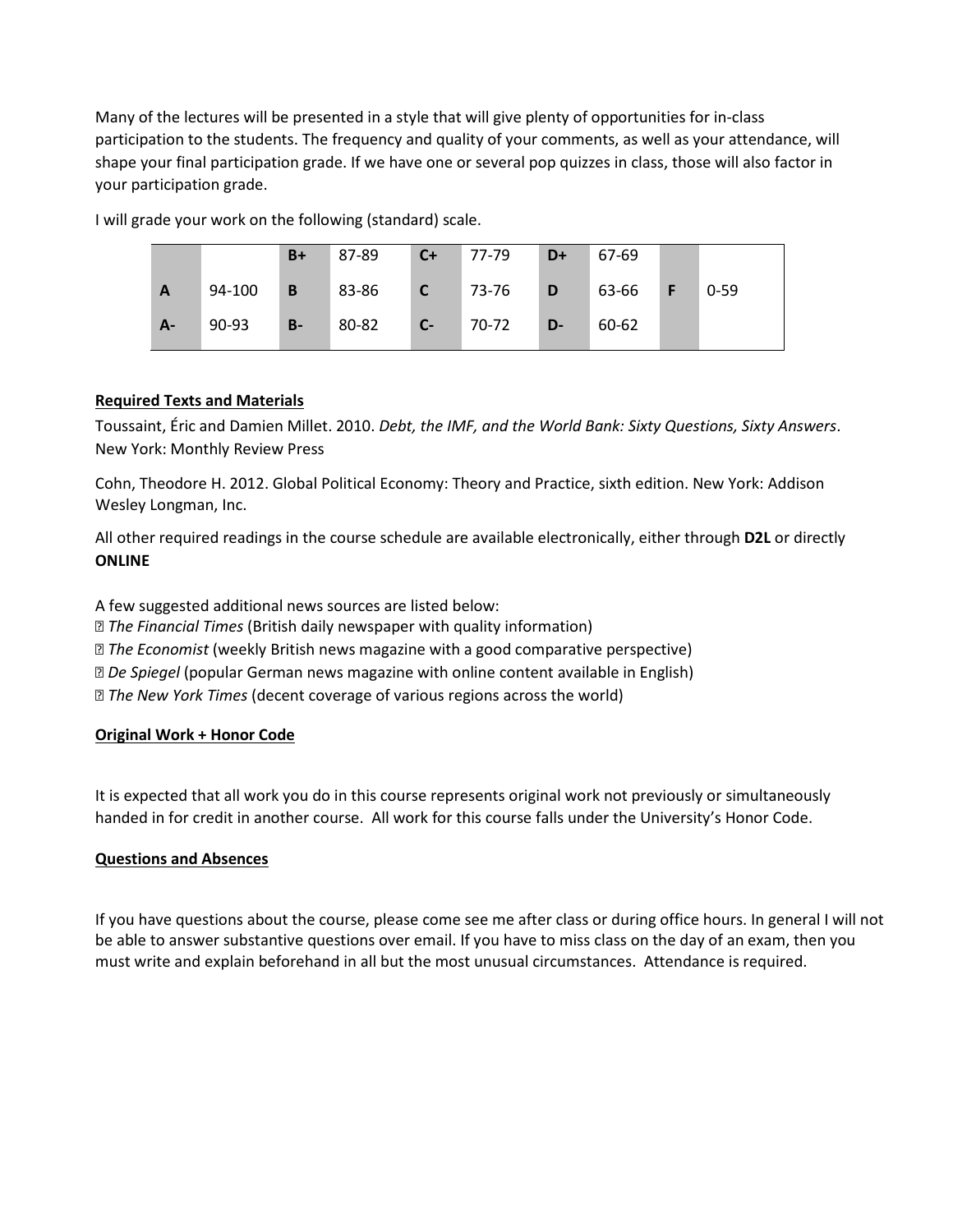# **Course Schedule**

# IPE, trade and development

#### 1. **Jan 17 Introduction and Expectations**

#### 2. **Jan 19 What is international political economy** –

Cohn, chapter 1, p. 2-14; Realism: Cohn, p. 56-62 and p. 69-71; Liberalism: - Cohn, p. 77-84 and p. 90-96; Institutions, Interdependence, and Cooperation: Cohn, p. 84-90. Chapter 2.

Recommended:

Robert Gilpin. 2001. Global Political Economy: Understanding the International Economic Order (Princeton: Princeton University Press), Chapter 1. http://assets.press.princeton.edu/chapters/s7093.pdf

#### 3. **Jan 22 The Global Trading System**

Cohn, Chapter 8 (Global Trade Relations)

Recommended:

Stephen Krasner, 1976. "State Power and the Structure of International Trade," World Politics 28. http://www.rochelleterman.com/ir/sites/default/files/krasner%201976.pdf Helen Milner and Keiko Kubota, "Why the Move to Free Trade? Democracy and Trade Policy in the Developing Countries." Forthcoming, International Organization (Winter 2005). http://citeseerx.ist.psu.edu/viewdoc/download?doi=10.1.1.476.4424&rep=rep1&type=pdf Edward D. Mansfield, Helen V. Milner, and B. Peter Rosendorff, 2000. "Free to Trade: Democracies, Autocracies, and International Trade." American Political Science Review 94, no. 2 (June), pp. 305-321. https://web.stanford.edu/class/polisci243b/readings/v0002547.pdf

Recommended documentary: Commanding Heights Episode 1 and 2

#### 4. **Jan 24 WTO**

Cohn, p. 190-201 Andrew Rose, 2002. "Do WTO Members Have a More Liberal Trade Policy?" NBER Working Paper 9347. <http://citeseerx.ist.psu.edu/viewdoc/download?doi=10.1.1.951.2619&rep=rep1&type=pdf>

- 5. **Jan 26 The Political Economy of Development**: Samuels, David. 2012. Chapter 11 Jeffrey D. Sachs. The development challenge. Foreign Affairs, 84(2):78–90, 2005. http://www.earth.columbia.edu/sitefiles/file/about/director/documents/foreignaff0305.pdf
- *6.* **Jan 29 The Political Economy of Development**: Samuels, David. 2012. Chapter 11 Jeffrey D. Sachs. Government, geography, and growth. Foreign Affairs, September/ October, 2012.*http://flash.lakeheadu.ca/~mshannon/Why-Nations-Fail\_Sachs-Review.pdf* Daron Acemoglu and James Robinson. Response to jeffrey sachs. Blog post: http://whynationsfail.com/blog/2012/11/21/response-to-jeffrey-sachs.html, November 21 2012.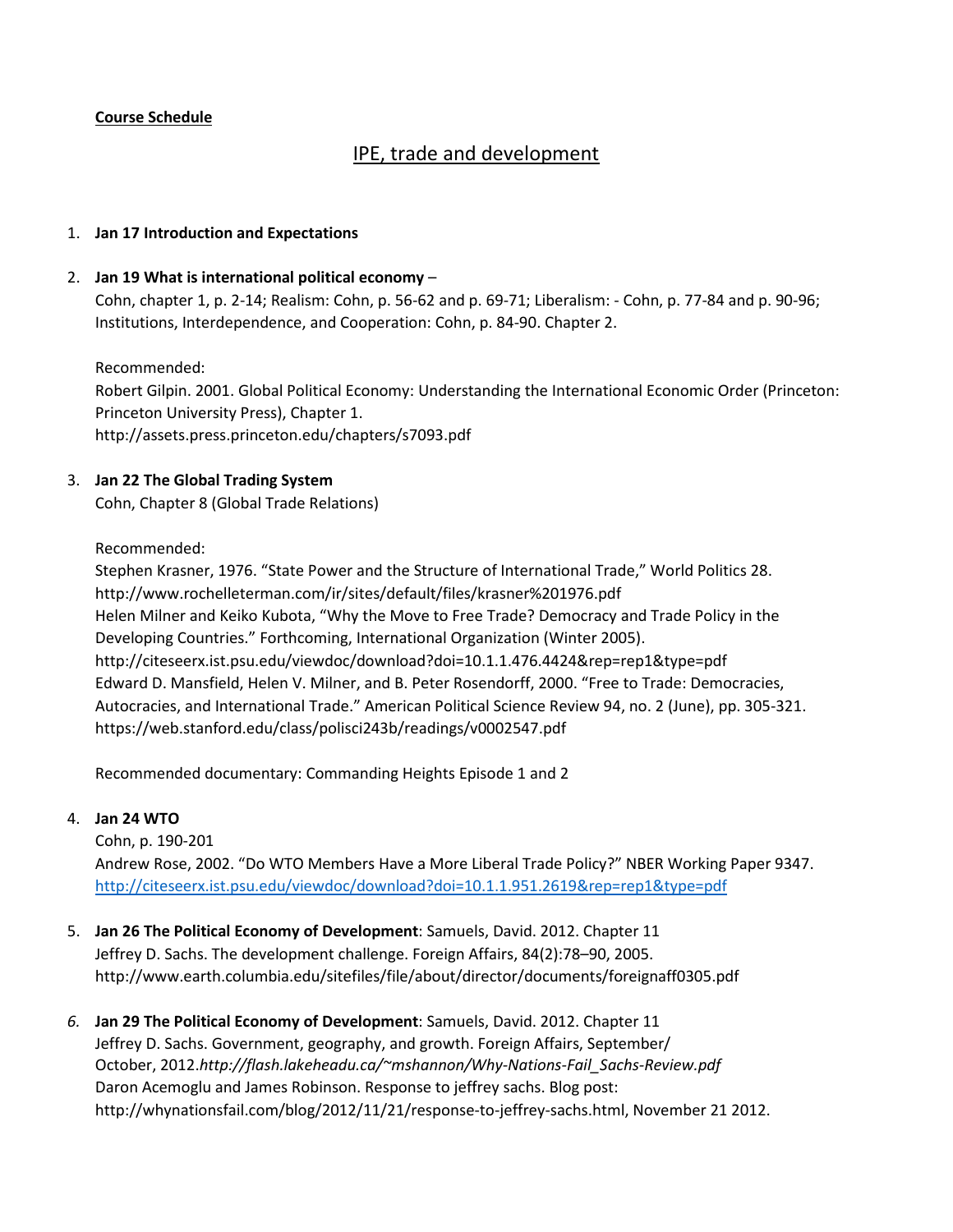Recommended movies:

States of Independence: the scramble for Africa[: https://www.youtube.com/watch?v=CgzSnZidGuU](https://www.youtube.com/watch?v=CgzSnZidGuU)

How the Europeans divided Africa: <https://www.youtube.com/watch?v=wJ1uo5jvpe8&t=2653s>

## 7. **Feb 31 ISI vs EOI**

Cohn, p. 306-317 Causes and Effects of Import Substitution - Commanding Heights 2: Chile 19m-33m and Bolivia 49m – 60m: <https://www.youtube.com/watch?v=oykvdDm0qwk>

Causes and Effects of Export-Oriented Growth - S. Korea:<https://www.youtube.com/watch?v=tbzOQUO16j0>

8. **Feb 2 The theory and evidence behind the Resource Curse** – Extensions: civil war opportunities and motivations – "Why Natural Resources Are a Curse on Developing Countries and How to Fix It" The Atlantic. 2012; and "When are natural resources bad for growth?" Microeconomics. 2013.

Recommended talk: Avoiding the Oil Curse: The case of Norway <https://www.youtube.com/watch?v=Rz2-ZtlSAEk>

9. **Feb 5 Movie showing: The curse of oil (2004)** – <http://topdocumentaryfilms.com/the-curse-of-oil/>

Recommended: Ross, Michael, 2015. "What have we learned about the Resource Curse?" https://www.sscnet.ucla.edu/polisci/faculty/ross/papers/articles/Ross%20- %20What%20have%20we%20learned%20ARPS%202015.pdf

10. **Feb 7 Movie showing: The curse of oil (2004)** – in class discussion

# 11. **Feb 9 Midterm 1**

# International Monetary Relations and the Politics of Debt and Aid

12. **Feb 12 International Monetary Systems and the Origins of Debt**

Toussaint, Chapter 2 Cohn, Chapter 6 (International Monetary Relations)

Recommended:

John Ruggie, "International Regimes, Transactions and Change: Embedded Liberalism in the Postwar Economic Order - skim. http://ftp.columbia.edu/itc/sipa/U6800/readings-sm/rug\_ocr.pdf

Recommended documentary:

The New Scramble for Africa: https://www.youtube.com/watch?v=\_KM06hTeRSY&t=1783s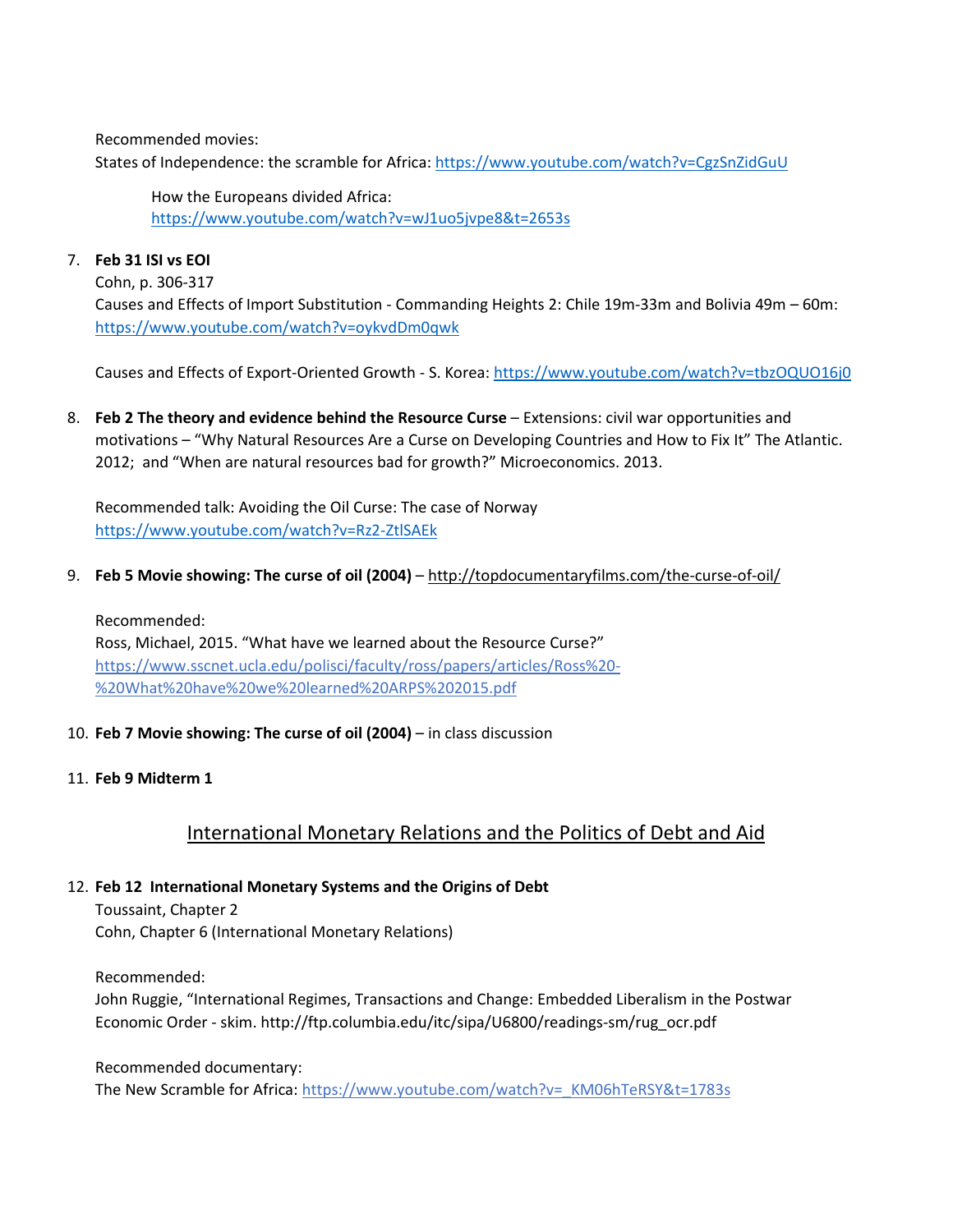## 13. **Feb 14 Origins of Debt 2**

### 14. **Feb 16 The Debt Crisis**

The crisis: Cohn, p. 339-352 Role of the WB: Cohn, p. 294-306 and 322-330 Toussaint, Chapter 3 Ferraro and Rosser. 1994. Global Debt and Third World Development. Pp. 1-19

#### 15. **Feb 19 The Debt Crisis 2**

#### 16. **Feb 21 The IMF, the World Bank, and the Logic of Structural Adjustment**

Toussaint, Chapter 4, Toussaint, Chapter 5, 6 (skim) Cohn, p. 353-362 Ferraro and Rosser. 1994. Global Debt and Third World Development. Pp. 19-28

#### 17. **Feb 23 The IMF, the World Bank, and the Logic of Structural Adjustment 2**

Adam Przeworski and James Raymond Vreeland, 2000. "The Effect of IMF Programs on Economic Growth." Journal of Development Economics 62, no. 2, pp. 385-421. http://citeseerx.ist.psu.edu/viewdoc/download?doi=10.1.1.610.9437&rep=rep1&type=pdf Strom C. Thacker, 1999. "The High Politics of IMF Lending," World Politics 52, no. 1 (October), pp. 38-75. <http://ws2.cdn.caijing.com.cn/2012-10-10/112180919.pdf>

Recommended movie: Life and Debt (2003)

#### 18. **Feb 26 The Case for Cancelling Debt**

Toussaint, Chapter 9, pp. 215-228 and Chapter 10 Ferraro and Rosser. 1994. Global Debt and Third World Development. Pp. 28-38

#### 19. **Feb 28 The Case for Cancelling Debt 2**

# 20. **Mar 2 Issues raised by Cancelling the Debt** Toussaint, Chapter 11 Ferraro and Rosser. 1994. Global Debt and Third World Development. Pp. 28-38

#### 21. **Mar 5 Issues raised by Cancelling the Debt 2**

#### 22. **Mar 7 Movie showing: Debtocracy (2011)**

Recommended:

Galenianos, Manolis, 2015. "The Greek Crisis: Origins and Implications" Hellenic Foundation for European and Foreign Policy

[https://www.files.ethz.ch/isn/188283/%CE%95%CF%81%CE%B5%CF%85%CE%BD%CE%B7%CF%84%CE%B9%](https://www.files.ethz.ch/isn/188283/%CE%95%CF%81%CE%B5%CF%85%CE%BD%CE%B7%CF%84%CE%B9%CE%BA%CF%8C-%CE%9A%CE%B5%CE%AF%CE%BC%CE%B5%CE%BD%CE%BF_16_Manolis-Galenianos-%CE%95%CE%9DG1.pdf) [CE%BA%CF%8C-%CE%9A%CE%B5%CE%AF%CE%BC%CE%B5%CE%BD%CE%BF\\_16\\_Manolis-Galenianos-](https://www.files.ethz.ch/isn/188283/%CE%95%CF%81%CE%B5%CF%85%CE%BD%CE%B7%CF%84%CE%B9%CE%BA%CF%8C-%CE%9A%CE%B5%CE%AF%CE%BC%CE%B5%CE%BD%CE%BF_16_Manolis-Galenianos-%CE%95%CE%9DG1.pdf) [%CE%95%CE%9DG1.pdf](https://www.files.ethz.ch/isn/188283/%CE%95%CF%81%CE%B5%CF%85%CE%BD%CE%B7%CF%84%CE%B9%CE%BA%CF%8C-%CE%9A%CE%B5%CE%AF%CE%BC%CE%B5%CE%BD%CE%BF_16_Manolis-Galenianos-%CE%95%CE%9DG1.pdf)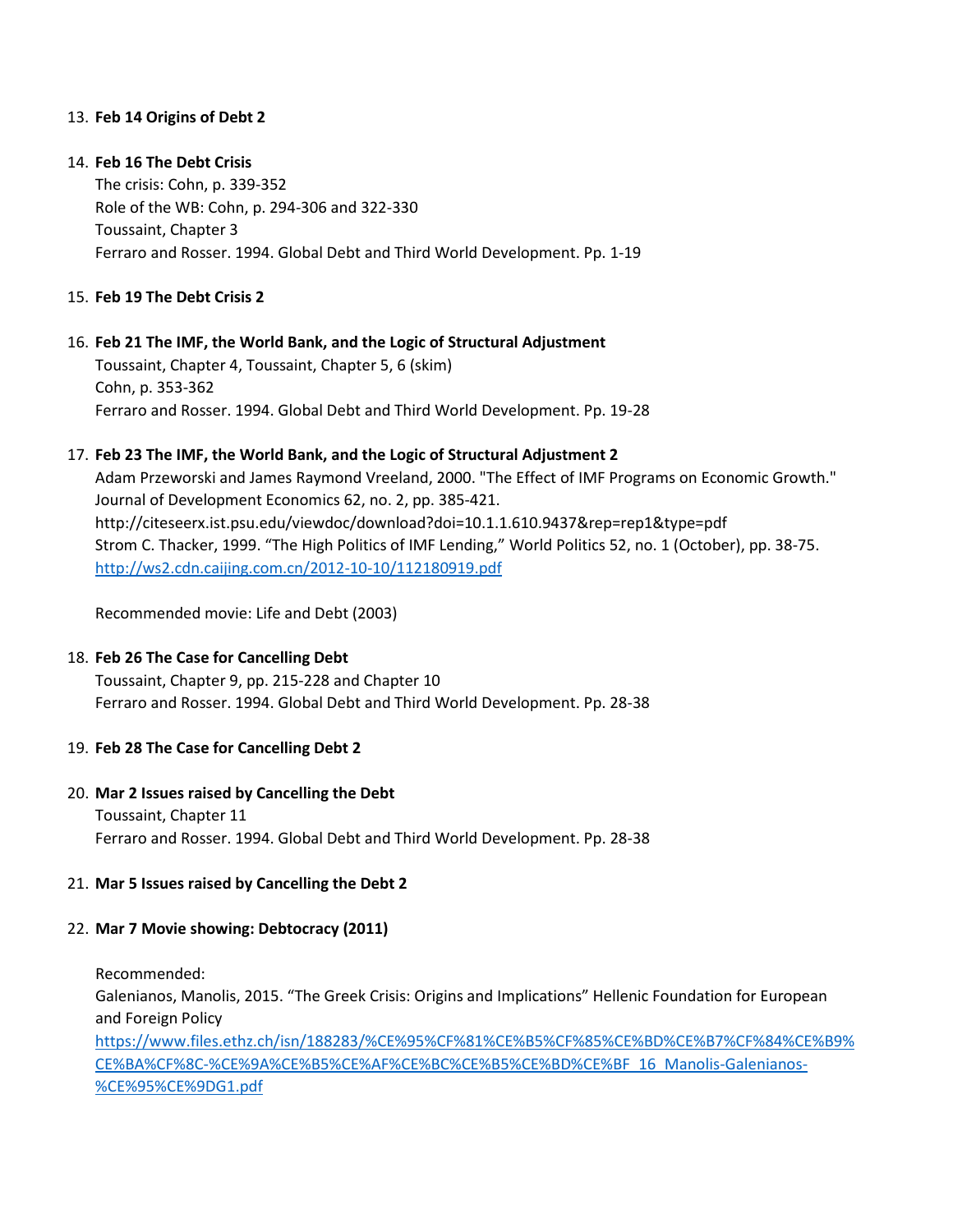## 23. **Mar 9 Movie showing: Debtocracy (2011)– in class discussion**

## 24. **Mar 12 Foreign Aid and the crisis of African economies**

Van der Walle, N. 2001. *African Economies and the Politics of Permanent Crisis*. Introduction, available on google books.

*The role of Foreign Aid in Development* 1997 CBO report pp. 7-51

Goldsmith, Arthur A. "Foreign Aid and Statehood in Africa." International Organization vol.55 no.1 (Winter 2001): 123-148.

https://www.researchgate.net/profile/Arthur\_Goldsmith2/publication/4770683\_Foreign\_Aid\_and\_Statehoo d\_in\_Africa/links/54bfe9a80cf28a6324a00830/Foreign-Aid-and-Statehood-in-Africa.pdf

Recommended:

Bader, Julia and Jörg Faust (2014). "Foreign Aid, Democratization, and Autocratic Survival", International Studies Review, 16, 575-595

Tavares, J. (2003). "Does foreign aid corrupt?" Economics Letters, 79(1), 99-106.

Easterly, W. (2003). "Can foreign aid buy growth?" The Journal of Economic Perspectives, 17(3), 23-48.

# 25. **Mar 14 Foreign Aid and the crisis of African economies 2**

Recommended documentary: Good Fortune (2010)

## 26. **Mar 16 Midterm 2**

# Globalization, Regional cooperation, and Financial crises

# 27. **Mar 19 Globalization**

Cohn, p. 382-405

Causes - Dennis Quinn and Carla Inclan, 1997. "The Origins of Financial Openness: A Study of Current and Capital Account Liberalization," American Journal of Political Science (1997), pp. 771-813. http://faculty.msb.edu/quinnd/papers/finopen97.pdf

Effects - Alicia Adsera and Carles Boix. 2002. "Trade, Democracy, and the Size of the Public Sector: The Political Underpinnings of Openness." International Organization 56 (Spring), pp. 229-262. https://www.princeton.edu/~adsera/tradedem.pdf

Recommended:

Duane Swank and Sven Steinmo, 2002. "The New Political Economy of Taxation in Advanced Capitalist Democracies," American Journal of Political Science 46(3), pp. 642-655.

Dani Rodrik, 1997. Has Globalization Gone Too Far? (Washington: Institute for International Economics. (Book review link:

https://scholarlycommons.law.northwestern.edu/cgi/viewcontent.cgi?referer=https://www.google.com/&ht tpsredir=1&article=1471&context=njilb)

Philip G. Cerny. 1999. "Globalization and Erosion of Democracy." European Journal of Political Research 36 (no. 1), pp. 1-26.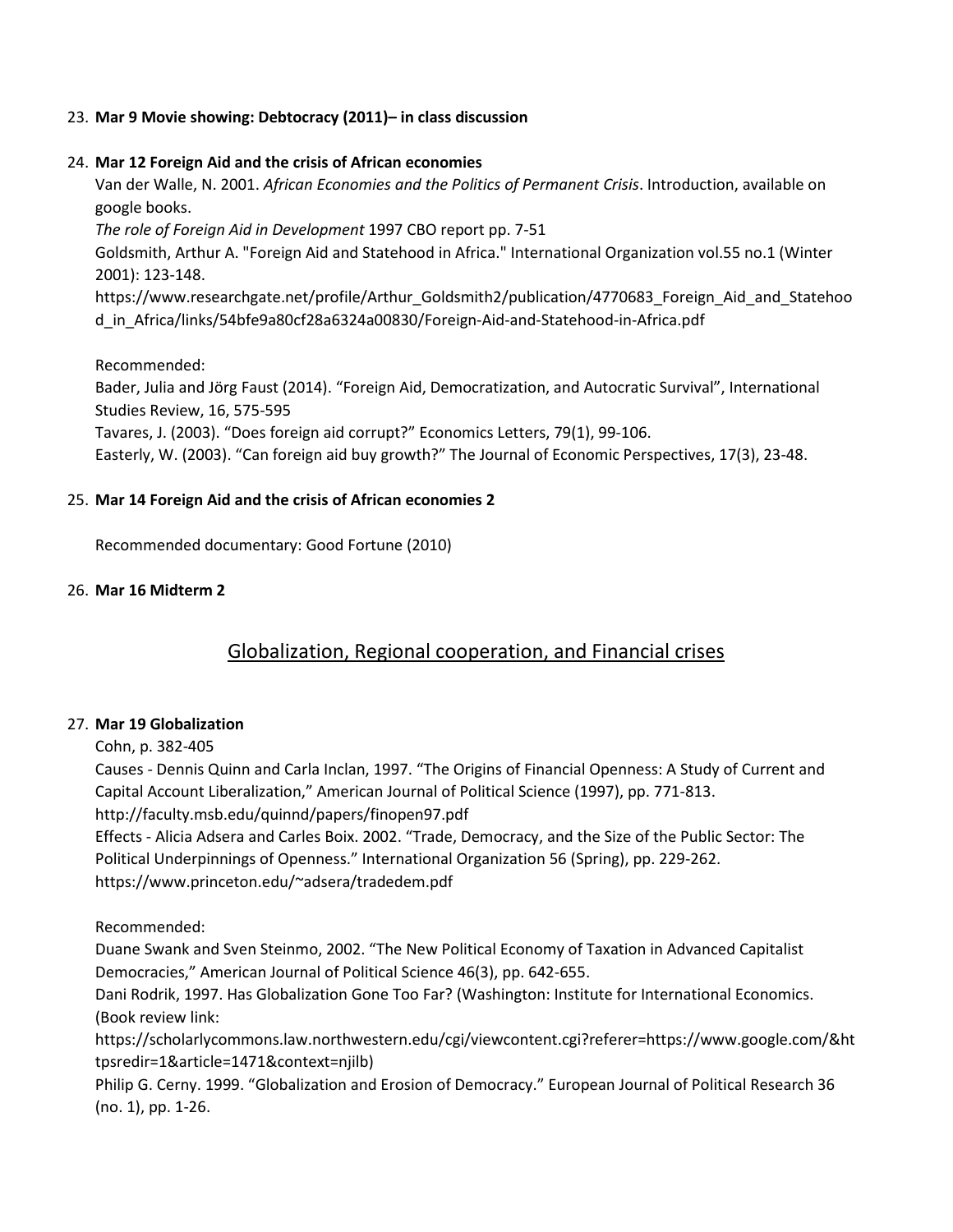#### 28. **Mar 21 Regional economic cooperation**

The EU, NAFTA, and ASEAN - Cohn, p. 209-222 and p. 229-239

Phinnemore, D. 2010. "The European Union: Establishment and Development." In *European Union Politics*, 3rd ed., eds. M. Cini & N. Perez-Solorzano Borragan. New York: Oxford UP, 32-47.

#### 29. **Mar 23 TBA**

**March 26 – 30 Spring Break**

#### 30. **Apr 2 Final paper and debate guidelines**

- 31. **Apr 4**. **Presentations**
- 32. **Apr 6 TBA**

#### 33. **Apr 9 EU expansion**

"In the Nick of Time: Survey of EU enlargement." *The Economist* (28 Mar 2008).

- 34. **Apr 11 Political influences by EU – Translating economic leverage into political reform**  Pop-Eleches, Grigore and Philip Levitz (2010). Why No Backsliding? The EU's Impact on Democracy and Governance Before and After Accession. Comparative Political Studies 43: 457.
- 35. **Apr 13 Presentations**
- 36. **Apr 16 The role of FDI in development. FDI in Eastern Europe before and after the EU's 5th enlargement**  Nathan Jensen, 2003. "Democratic Governance and Multinational Corporations: The Political Economy of Foreign Direct Investment." International Organization 57(3). - skim [https://www.cambridge.org/core/journals/international-organization/article/democratic-governance-and](https://www.cambridge.org/core/journals/international-organization/article/democratic-governance-and-multinational-corporations-political-regimes-and-inflows-of-foreign-direct-investment/246025D12F8982BCC871F6398EB57720)[multinational-corporations-political-regimes-and-inflows-of-foreign-direct](https://www.cambridge.org/core/journals/international-organization/article/democratic-governance-and-multinational-corporations-political-regimes-and-inflows-of-foreign-direct-investment/246025D12F8982BCC871F6398EB57720)[investment/246025D12F8982BCC871F6398EB57720](https://www.cambridge.org/core/journals/international-organization/article/democratic-governance-and-multinational-corporations-political-regimes-and-inflows-of-foreign-direct-investment/246025D12F8982BCC871F6398EB57720) Bevan, A., Estrin, S., Grabbe, H., 2001. "The Impact of EU Accession Prospects on FDI Inflows to Central and

Eastern Europe". Policy Paper, ESRC "One Europe or Several?"

#### 37. **Apr 18 The role of FDI in development. FDI in Eastern Europe before and after the EU's 5th enlargement**

- 38. **Apr 20 The challenges with FDI in developing countries – Movie showing: Power Trip (2003)** <https://www.youtube.com/watch?v=XLasmBm1MJc>
- 39. **Apr 23 Movie showing: Power Trip (2003) –** in class discussion

#### 40. **Apr 25 European Economic and Monetary Integration**

Cohn, p. 222-227 and 152-155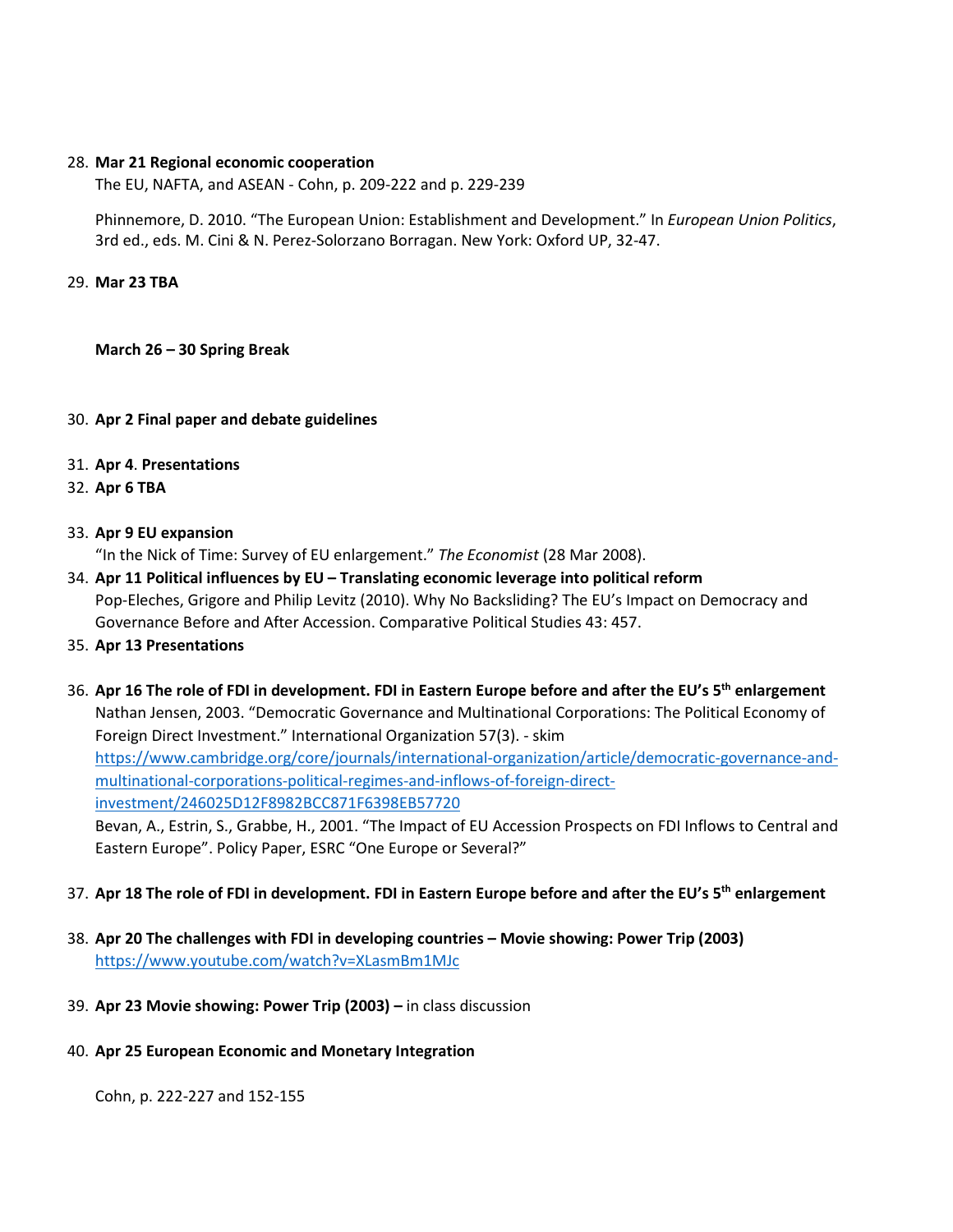Verdun, A. 2010. "In *European Union Politics*, 3rd ed., eds. M. Cini & N. Perez-Solorzano Borragan. New York: Oxford UP, 324-39.

Recommended:

Kathleen R. McNamara, 1998. The Currency of Ideas: Monetary Politics in the European Union (Ithaca: Cornell University Press). https://www.ssc.wisc.edu/~wright/Soc924-2011/924-2011-book-project/McNamara.pdf

## 41. **Apr 27 The Global Financial Crisis and the EUROcrisis**

Cohn, p. 364-381

Daniel W. Drezner. The irony of global economic governance: The system worked. World Politics, 66(1):123–164, 2014. <https://developmentthesis.files.wordpress.com/2014/04/66-1-drezner.pdf>

Vivien A. Schmidt. The european union's eurozone crisis and what (not) to do about it. Brown Journal of World Affairs, 17(1):199–213, 2010. [https://www.bc.edu/content/dam/files/schools/cas\\_sites/economics/pdf/Seminars/SemF2011/Schmidt.pdf](https://www.bc.edu/content/dam/files/schools/cas_sites/economics/pdf/Seminars/SemF2011/Schmidt.pdf)

## 42. **Apr 30 Oxford style Debate**: IOs vs states. how to stimulate growth in terms of:

- 1. trade, loans, debt relief, structural adjustment, default
- 2. foreign aid and investment
- 3. above- and below- the state pressures for political change (e.g. anti-corruption)

#### 43. **May 2 – Review**

**Final Exam – Tue, May 8: 1:30pm-4:00pm**

#### **Five final points:**

(1) If you qualify for accommodations because of a disability, please submit to me a letter from Disability Services in a timely manner so that your needs can be addressed. Disability Services determines accommodations based on documented disabilities. Contact Disability Services at 303-492-8671 or by e-mail at [dsinfo@colorado.edu.](mailto:dsinfo@colorado.edu) If you have a temporary medical condition or injury, see Temporary Injuries under Quick Links at Disability Services website (http://disabilityservices.colorado.edu/) and discuss your needs with me.

(2) Campus policy regarding religious observances requires that faculty make every effort to deal reasonably and fairly with all students who, because of religious obligations, have conflicts with scheduled exams, assignments or required attendance. Please let me know as soon as possible whether arrangements along these lines are in order. (3) Students and faculty each have responsibility for maintaining an appropriate learning environment. Those who fail to adhere to such behavioral standards may be subject to discipline. Professional courtesy and sensitivity are especially important with respect to individuals and topics dealing with differences of race, color, culture, religion, creed, politics, veteran's status, sexual orientation, gender, gender identity and gender expression, age, disability, and nationalities. See policies at **[http://www.colorado.edu/policies/classbehavior.html](https://exchange2007owa.colorado.edu/OWA/redir.aspx?C=HW6YyzRw9EyngWifx6mnBzzgRRCm49BI13CujSIACTH7F-u5-S9aOk_fo6kjrOKCj3EHEE1UhIY.&URL=http%3a%2f%2fwww.alumniconnections.com%2flinks%2flink.cgi%3fl%3d4781650%26h%3d13964%26e%3dUCBI-20130816173045)** and at **[http://www.colorado.edu/studentaffairs/judicialaffairs/code.html#student\\_code](https://exchange2007owa.colorado.edu/OWA/redir.aspx?C=HW6YyzRw9EyngWifx6mnBzzgRRCm49BI13CujSIACTH7F-u5-S9aOk_fo6kjrOKCj3EHEE1UhIY.&URL=http%3a%2f%2fwww.alumniconnections.com%2flinks%2flink.cgi%3fl%3d4781651%26h%3d13964%26e%3dUCBI-20130816173045)**

(4) The University of Colorado Boulder (CU-Boulder) is committed to maintaining a positive learning, working, and living environment. The University of Colorado does not discriminate on the basis of race, color, national origin, sex,